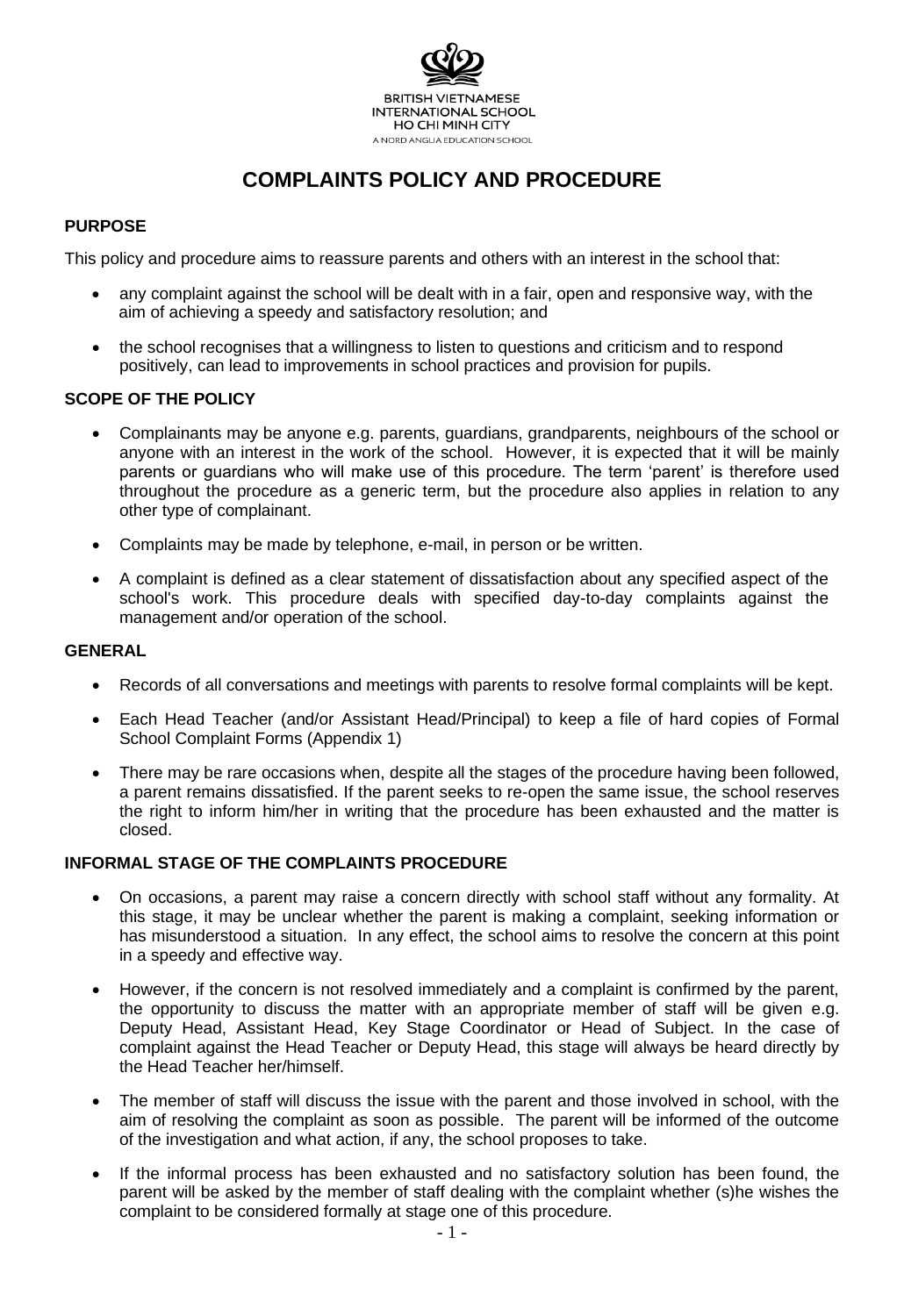- If wishing to proceed with the complaint, the parent will be invited to put the complaint in writing to the Head Teacher using the Formal School Complaint Form attached to this policy as Appendix 1. The form should be sent to the Head Teacher within **ten school days**.
- If a Formal School Complaint Form is not submitted within 10 school days the school will assume that the complaint has been withdrawn.

### **FORMAL STAGES OF THE COMPLAINTS PROCEDURE**

### **Stage 1: Referral for further investigation**

- Where the complaint has been addressed by the Head Teacher at the Informal Stage, this stage will be heard by the Principal. Where another staff member has addressed the complaint at the Informal Stage, this stage will be heard by the Head Teacher.
- The Principal or Head Teacher will acknowledge the written complaint within **two school days**  of receipt and provide an opportunity to meet the parent to discuss the complaint.
- The Principal or Head Teacher will investigate the complaint and a written response will normally be made within **five school days** of receipt of the complaint. If this is not possible, a letter will be sent explaining the reason for the delay and providing a revised target date.
- The written response will include full reasons for the conclusions reached by the Principal or Head Teacher and what action, if any, the school proposes to take to resolve the matter.
- If the parent still remains dissatisfied, (s)he will be advised that, in order to progress the complaint further at Stage 2, (s)he must notify the School Management Board in writing **within five school days**.
- The SMB will then ensure that the parent is offered the opportunity of taking the complaint to the Complaints Panel at Stage 2 of this Procedure.

### **Stage 2: Review by a Complaints Panel**

- Complaints will only rarely reach this level. However, when the need arises, a Complaints Panel will consider complaints at this stage.
- A written acknowledgement of the complaint and the request for it to be heard at Stage 2 of the Procedure will be sent to the parent by the SMB within **two school days**.
- The letter will inform the parent that the complaint will be heard by a Complaints Panel within **five school days** of receiving the complaint. It will also inform the parent of the right to submit any further documents other than the complaint form and that these must be made available to the SMB within **three school days** of receipt of the acknowledgement letter. The complainant does not have the right to call witnesses to the meeting, although the parent may be accompanied by a companion of her/his choice.
- The SMB will send a copy of the letter of acknowledgement of the complaint to the Principal and/or Head Teacher and request a written report in response to the complaint within **three school days** of receipt of the letter.
- The SMB will then convene a Complaints Panel meeting, having consulted with all parties on convenient times. The date, time and venue for the meeting will then be confirmed at least **five school days** in advance.
- The names of all parties to attend the meeting and all relevant documents to be referred to at the meeting will also be provided by the Chair of the Complaints Panel to: the parent; the Principal and/or Head Teacher; and each panel member. This will be provided as soon as possible and, in any event, at least **three school days** prior to the meeting.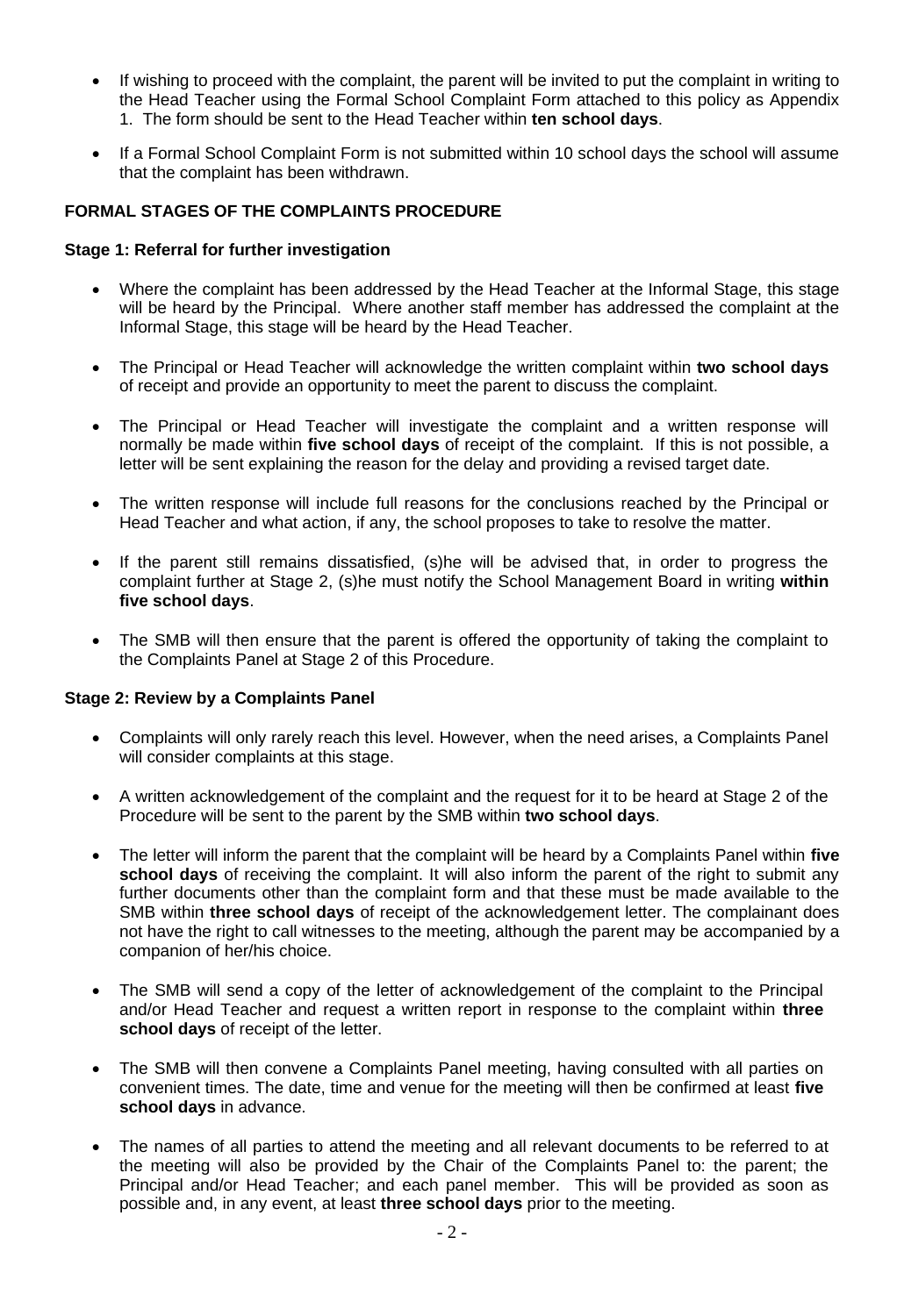- The meeting will be held following the procedures for hearing a complaint detailed in Appendix 3
- A written decision will be sent to the parent and the Principal and/or Head Teacher by the Chair of the Complaints Panel within **three school days** of the hearing.
- The letter will explain that the decision of the Complaints Panel is final and that there is no subsequent appeal process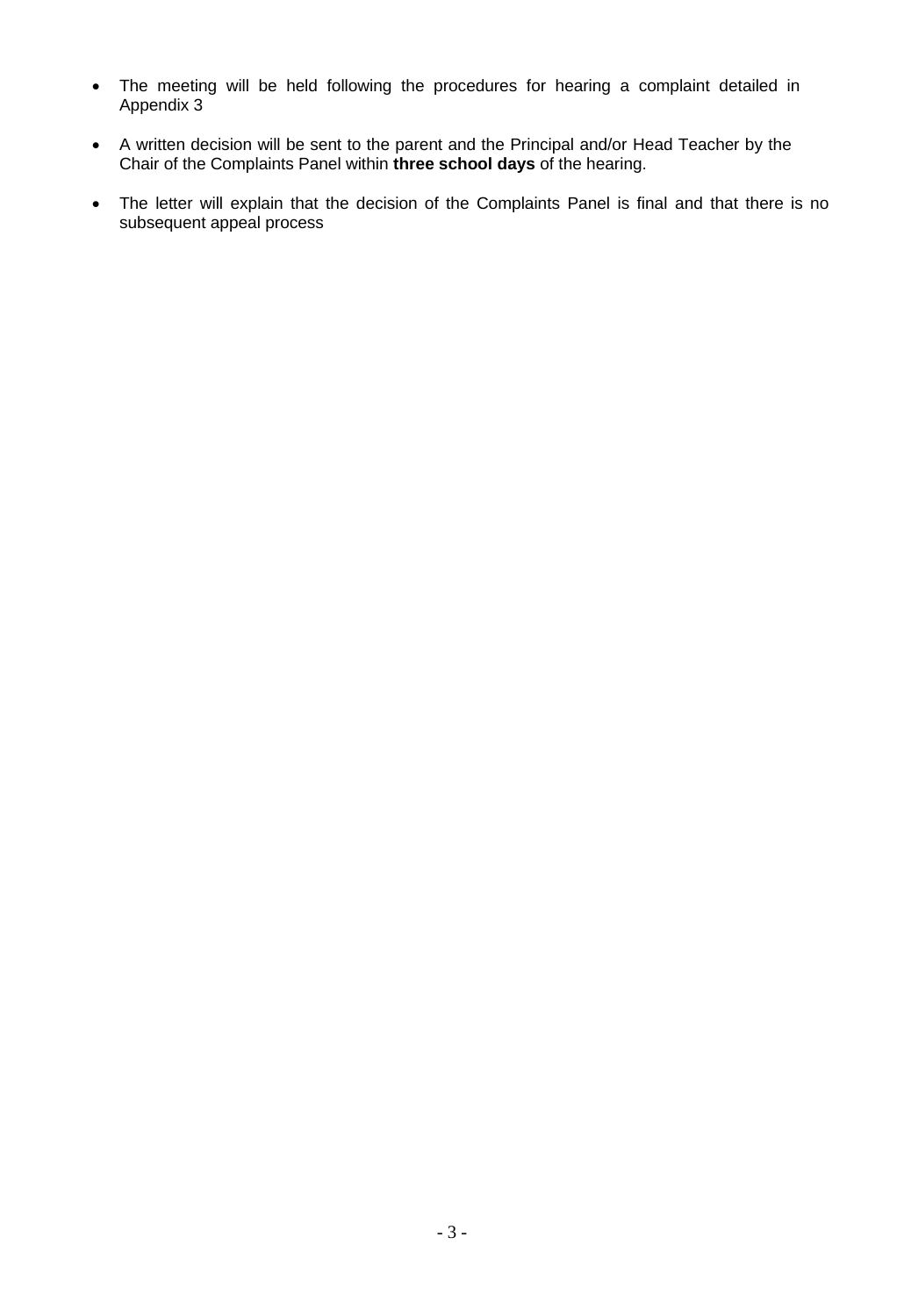# **Appendix 1**

### **FORMAL SCHOOL COMPLAINT FORM**

To whom or what does the issue relate? ---------------------------------------------------------------------

Complainant --------------------------------------------------------------------------------------------------------

Contact details (including mobile telephone number) ---------------------------------------------------

--------------------------------------------------------------------------------------------------------------------------

**Details of Complaint:** (Please be as specific as possible e.g. giving dates, who was involved and where etc.)

*Please attach a continuation sheet and additional information if you wish*

What would you like to see done to resolve your complaint and bring the matter to an acceptable closure for yourself and the school?

---------------------------------------------------------------------------------------------------------------------

Please return the completed form to the **Principal or Primary Head teacher** at the school.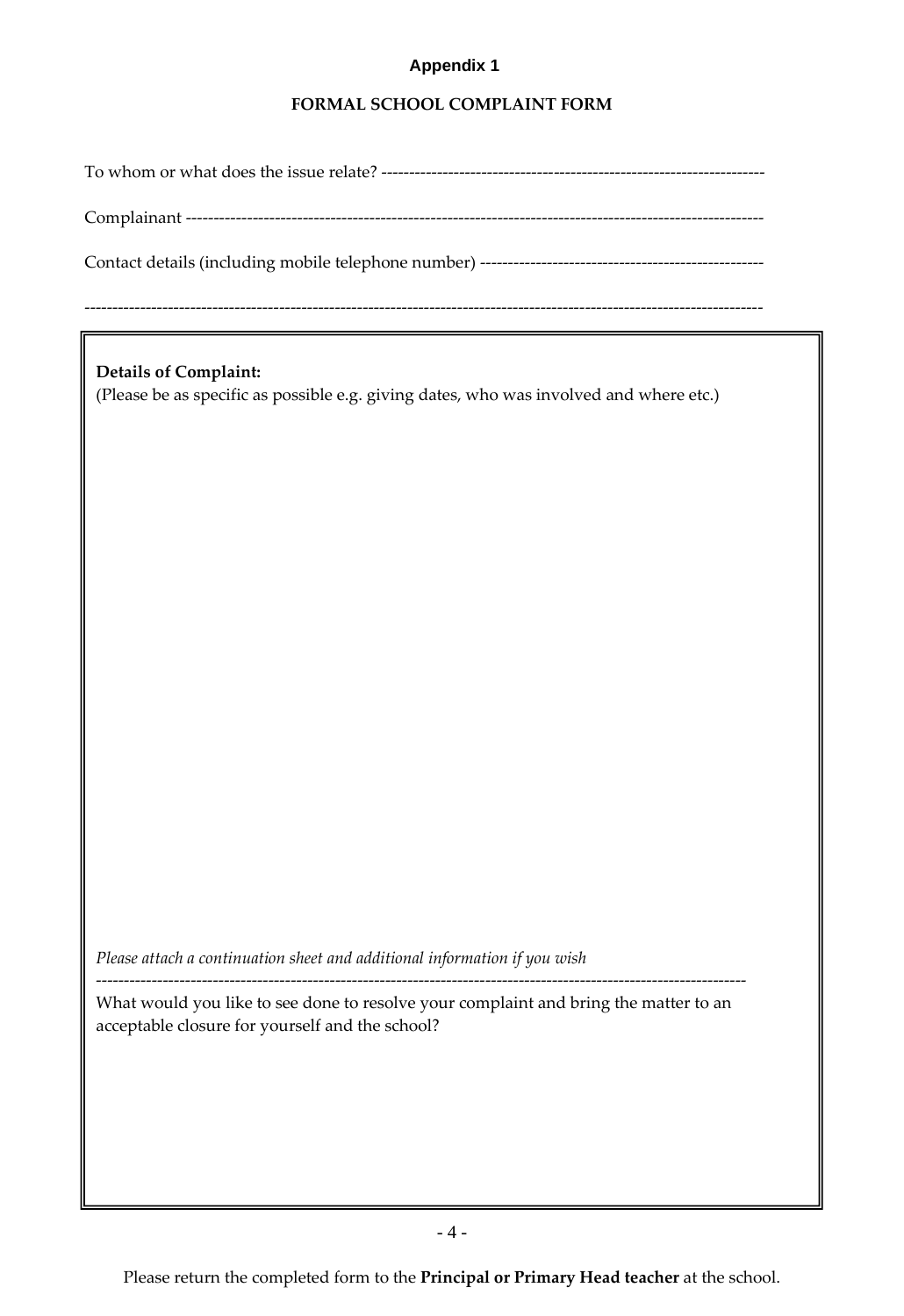# **Composition of the Complaints Panel**

- The Complaints Panel should consist of three members of the school. A Chair should also be appointed by the panel.
- No member of the Complaints Panel should have had prior involvement with the complaint.
- Normally, the Principal should be one member of the panel. If the Principal was involved at an earlier stage in the procedure he should not be included as a member of the panel. In this case an alternative member of the School Management Board should be a member of the panel.
- The second and third member of the panel should be a Head Teacher and Deputy Head from a different phase within the school
- It is not considered appropriate for the Head Teacher of the phase from which the complaint originated to be a member of the panel. The role of the Head Teacher would be to attend the panel hearing to give evidence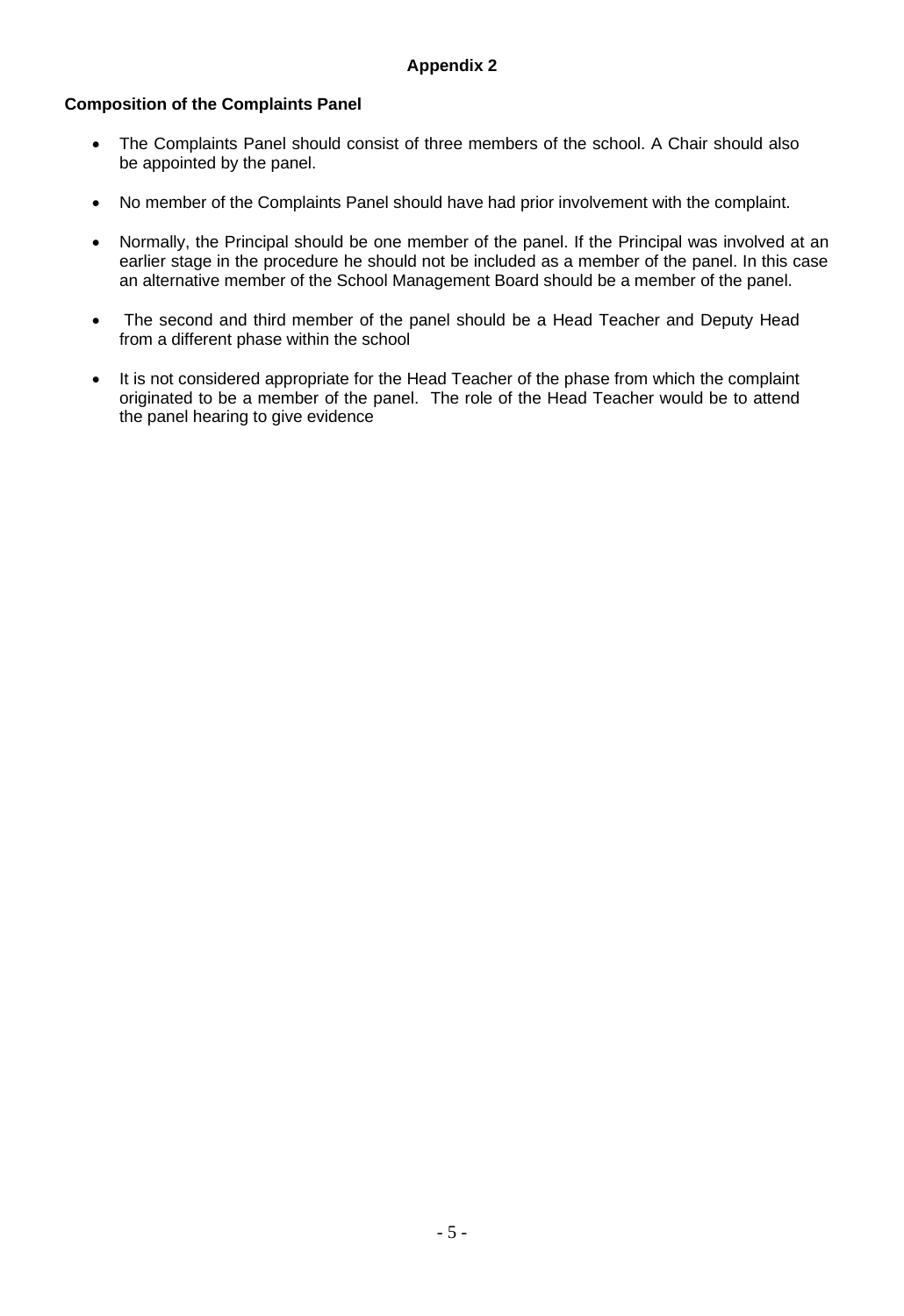# **Appendix 3**

# **Complaints Panel - Procedures for Hearing the Complaint**

# **Introduction**

- The aim of the meeting is to resolve the complaint and achieve a reconciliation between the school and the parent
- The Chair of the panel will ensure that the meeting is properly minuted.
- Although the meeting will follow the structured order below, given potential sensitivities and anxieties, the Chair will endeavour to ensure that the proceedings are as informal as possible and that all parties are put at their ease.

### **Order of Meeting**

1. The Chair welcomes the parent and his/her companion

2. The Chair explains the purpose of the meeting, the procedure, and that all written evidence has been made available to all parties.

- 3. The parent explains the complaint
- 4. The panel may question the parent
- . 5. The parent and companion retire from the meeting

6. The Chair welcomes the Head Teacher (or the Principal where the complaint has been addressed by the Principal at Stage 2).

7. The Chair explains the purpose of the meeting, the procedure, and that all written evidence has been made available to all parties.

8. The Head Teacher or Principal presents a response to the complaint, including action taken to address the complaint at earlier stages of the procedure.

9. The panel may question the Head Teacher or Principal.

10. The Head Teacher or Principal leaves from the meeting.

11. The parent, together with his/her companion, is invited back into the room to make a final statement, and then leaves again.

12. The Head Teacher or the Principal is invited back into the room to make a final statement, and then leaves again.

13. The Panel considers the complaint and reaches a majority decision. The panel also decides what action (if any) to take to resolve the complaint and, if appropriate, recommends changes to ensure similar complaints are not made in future.

14. When a decision has been made, the Chair recalls the parent, then the Head Teacher and each is informed of the outcome and any action to be taken.

15. The decision of the Complaints Panel constitutes a judgement and there is no subsequent appeal procedure

16. All outcomes are confirmed in writing to both parties within three days